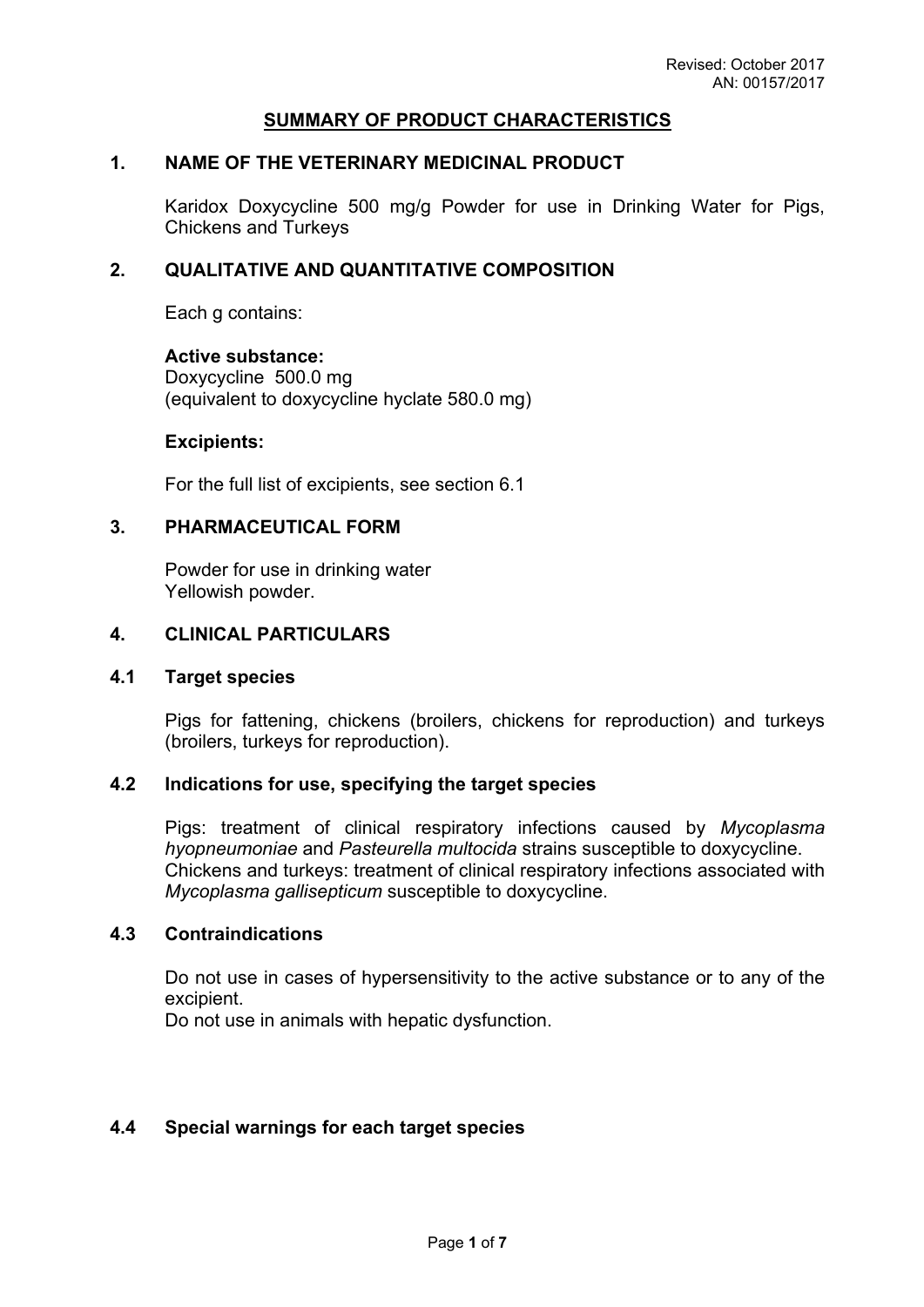The uptake of medication by animals can be altered as a consequence of illness. In case of insufficient uptake of drinking water, animals should be treated parenterally.

Under-dosing and/or treating for an insufficient length of time are considered to promote the development of resistance in bacteria and should be avoided.

### **4.5 Special precautions for use**

Special precautions for use in animals

Inappropriate use of the product may increase the prevalence of bacteria resistant to tetracycline due to the potential for cross resistance.

Use of the product should be based on susceptibility testing of the bacteria isolated from the animal. If this is not possible, therapy should be based on local (regional, farm level) epidemiological information about susceptibility of the target bacteria.

The safety of the product has not been established in piglets before weaning. Avoid administration in oxidised drinking equipment.

Do not use when tetracycline resistance has been detected in the herd/flock due to the potential for cross resistance.

Due to the likely variability (time, geographical) in the occurrence of resistance of bacteria for doxycycline, bacteriological sampling and susceptibility testing are recommended.

A high resistance rate of *E.coli*, isolated from chickens, against tetracyclines has been documented. Therefore the product should be used for the treatment of infections caused by *E.coli* only after susceptibility testing has been carried out.

As eradication of the target pathogens may not be achieved, medication should therefore be combined with good management practices, e.g. good hygiene, proper ventilation, no overstocking.

Special precautions to be taken by the person administering the veterinary medicinal product to animals

During preparation and administration direct contact of the product with the skin, eyes and mucous membranes and inhalation of dust particles should be avoided.

People with known hypersensitivity to tetracyclines should avoid contact with the veterinary medicinal product.

Personal protective equipment consisting of protective gloves (e.g. rubber or latex), goggles and an appropriate dust mask (either a disposable half-mask respirator conforming to European Standard EN 149 or a non-disposable respirator to European Standard EN 140 with a filter to EN 143) should be worn when handling the veterinary medicinal product. Wash exposed skin after preparation. In case of accidental projection into the eyes, rinse abundantly with water. Do not smoke, eat or drink when handling the product.

In case of accidental ingestion, seek medical advice immediately and show the package leaflet or the label to the physician. Inflammation of the face, lips or eyes or respiratory difficulties are the most serious signs which require urgent medical attention.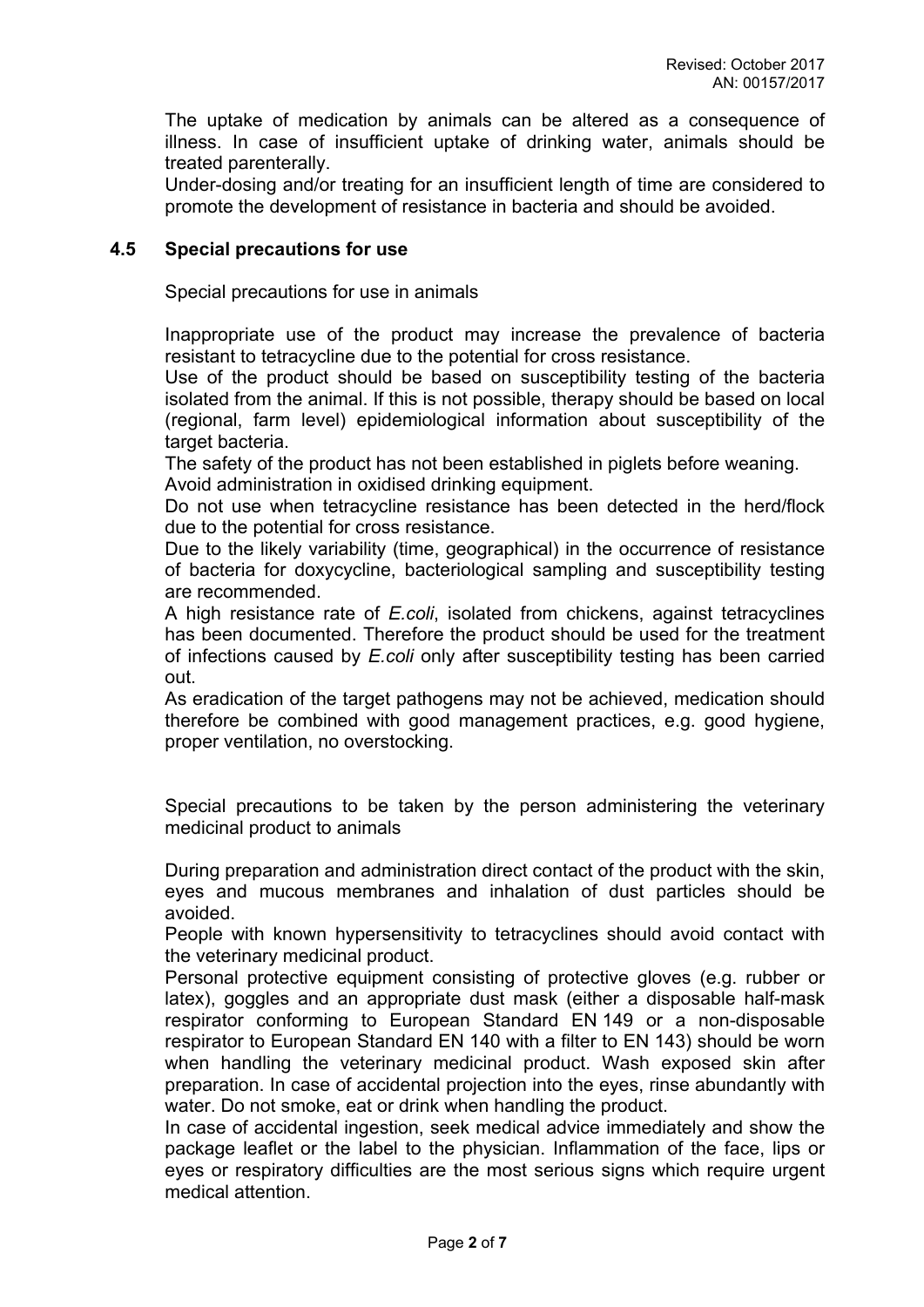### **4.6 Adverse reactions (frequency and seriousness)**

On rare occasions allergic reactions and photosensitivity may occur. If suspected adverse reactions occur, treatment should be discontinued.

The frequency of adverse reactions is defined using the following convention:

- very common (more than 1 in 10 animals treated displaying adverse reaction(s))

- common (more than 1 but less than 10 animals in 100 animals treated)

- uncommon (more than 1 but less than 10 animals in 1,000 animals treated)

- rare (more than 1 but less than 10 animals in 10,000 animals treated)

- very rare (less than 1 animal in 10,000 animals treated, including isolated reports).

### **4.7 Use during pregnancy, lactation or lay**

Laboratory studies in rats and rabbits have not produced any evidence of a teratogenic, foetotoxic, maternotoxic effects.

The safety of the veterinary medicinal product has not been established in pregnant or lactating sows. The use is not recommended during pregnancy and lactation.

Do not use in birds in lay and within 4 weeks before the onset of the laying period.

### **4.8 Interaction with other medicinal products and other forms of interaction**

Do not administer concurrently with feed overloaded with polyvalent cations such as  $Ca^{2+}$ , Mg<sup>2+</sup>, Zn<sup>2+</sup> and Fe<sup>3+</sup> because the formation of doxycycline complexes with these cations is possible. It is advised that the interval between administration of other products containing polyvalent cations should be 1-2 hours because they limit the absorption of tetracycline.

Do not administer together with antacids, kaolin or iron preparations.

Do not administer in conjunction with bactericidal antibiotics such as betalactams as tetracyclines are bacteriostatic antimicrobials.

Doxycycline increases the action of anticoagulants.

#### **4.9 Amounts to be administered and administration route**

In drinking water use.

In pigs and chickens, 23.1 mg doxycycline hyclate per kg of body weight daily (equivalent to 40.0 mg product per kg of body weight), administered in the drinking water for 5 consecutive days.

In turkeys, 28.8 mg doxycycline hyclate per kg of body weight daily (equivalent to 50.0 mg product per kg of body weight), administered in the drinking water for 5 consecutive days.

Based on the recommended dose, and the number and weight of the animals to be treated, the exact daily amount of the veterinary product should be calculated according to the following formula:

|--|--|--|--|--|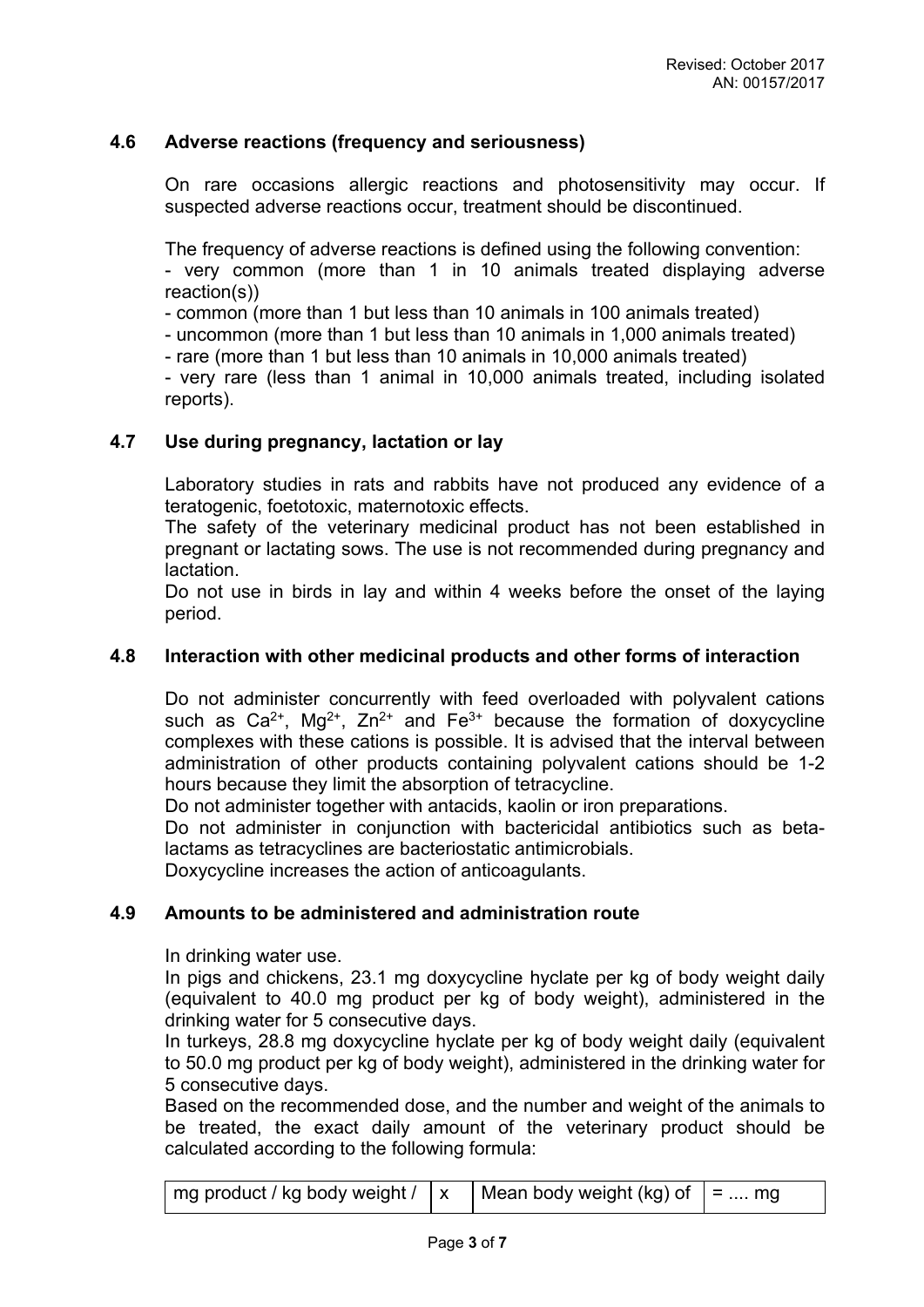| day                                         |  | animals to be treated | $ $ product per $  \cdot  $ |
|---------------------------------------------|--|-----------------------|-----------------------------|
| Mean daily water consumption (I) per animal |  |                       | drinking<br>water           |

To ensure a correct dosage body weight should be determined as accurately as possible. The uptake of medicated water is dependent on the clinical condition of the animals. In order to obtain the correct dosage, the concentration in drinking water may have to be adjusted.

The use of suitably calibrated weighing equipment is recommended if part packs are used. The daily amount is to be added to the drinking water such that all medication will be consumed in 24 hours. It is recommended to prepare a concentrated pre-solution and to dilute this further to therapeutic concentrations if required. Alternatively, the concentrated solution can be used in a proportional water medicator.

Medicated water should be refreshed every 24 hours. The medicated water should be the only source of drinking water, throughout the treatment period. The medicated water must not be prepared or stored in a metal container.

The maximum solubility of the product in water is 72 g/L. Solubility of the product is pH dependent and it will precipitate if it is mixed in an alkaline solution.

### **4.10 Overdose (symptoms, emergency procedures, antidotes), if necessary**

During the target animal tolerance study, no adverse effect was observed even at the fivefold therapeutic dose administered for two times the recommended duration in either target animal species.

If suspected toxic reactions do occur due to extreme overdose, the medication should be discontinued and appropriate symptomatic treatment should be initiated if necessary.

## **4.11 Withdrawal period(s)**

| Pigs:     | Meat and offal: | 4 days  |
|-----------|-----------------|---------|
| Chickens: | Meat and offal: | 5 days  |
| Turkeys:  | Meat and offal: | 12 days |

Not for use in birds producing or intended to produce eggs for human consumption.

### **5. PHARMACOLOGICAL PROPERTIES**

Pharmacotherapeutic group: Antibacterial for systemic use, tetracyclines. ATCvet code: QJ01AA02

#### **5.1 Pharmacodynamic properties**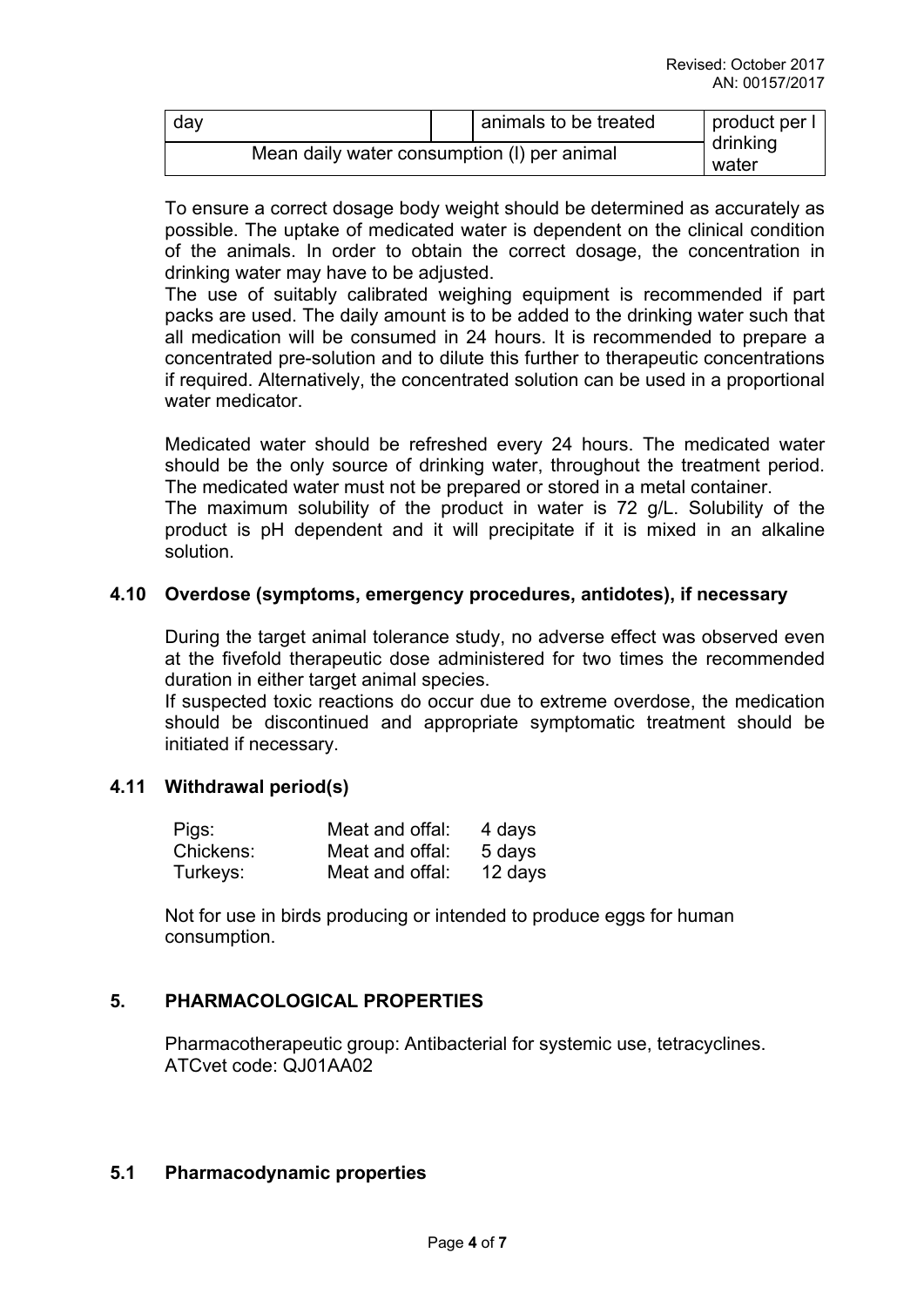Doxycycline is a semisynthetic tetracycline derivative. It acts by inhibiting protein synthesis at the ribosomal level, predominantly by binding to the 30S ribosomal subunits of bacteria. Doxycycline is a broad-spectrum antibiotic. It exhibits a wide range of activity against gram-positive and gram-negative, aerobic and anaerobic pathogens, especially against *Pasteurella multocida* and *Mycoplasma hyopneumoniae* isolated from pig respiratory infections and *Mycoplasma gallisepticum* associated with clinical respiratory infections in chickens and turkeys.

Resistance is mostly due to interference with the active transport of the tetracyclines into, and increased efflux from the cells, or ribosomal protection in which protein synthesis becomes resistant to inhibition. Basically there is a complete cross-resistance within the class of tetracyclines. Doxycycline may be effective against certain strains resistant to conventional tetracyclines due to ribosomal protection or efflux pump mechanisms.

### **5.2 Pharmacokinetic particulars**

After oral administration to **pigs**, doxycycline is substantially absorbed from the gastrointestinal tract. The binding rate to plasma proteins is 93%. It is widely distributed in the organisms; at the steady state, the volume of distribution (VSS) is 1.2 L/kg. Doxycycline is not metabolised to any significant extent and it is excreted primarily in faeces, mostly in a microbiologically inactive form. The elimination half-life was reported to be 4-4.2 hours. The steady-state plasma concentrations ranged from 1.0 and 1.5 µg/ml. Both the lung and nasal mucosa concentrations at steady-state were higher than the plasma level. The ratio between tissue and plasma concentration was found to be 1.3 for lung and 3.4 for nasal mucosa. The doxycycline concentrations both in the lung and the nasal mucosa exceeded the MIC $_{90}$  of the drug against the target respiratory pathogens.

Pharmacokinetics of doxycycline after single oral administration to **chickens** is characterised by a quite rapid and substantial absorption from the gastrointestinal tract providing peak plasma concentrations between 0.4 and 3.3 hours depending on age and the presence of food. The drug is widely distributed in the organism with Vd values close to or greater than 1 L/kg, and exhibits an elimination half-life of 4.8 to 9.4 hours. The protein binding ratio at therapeutic plasma concentrations is in the range of 70-85%. The bioavailability in chickens may vary between 41 and 73%, also depending on the age and feeding. The presence of food in the gastrointestinal tract results in a lower bioavailability compared to that obtained in the fasted state.

The average plasma concentrations over the whole treatment period were reported 1.86±0.71 µg/m.

Pharmacokinetics of doxycycline after single oral administration to **turkeys** is characterised by a quite rapid and substantial absorption from the gastrointestinal tract providing peak plasma concentrations between 1.5 and 7.5 hours depending on age and the presence of food. The drug is widely distributed in the organism with Vd values close to or greater than 1L/kg, and exhibits an elimination half-life of 7.9 to 10.8 hours. The protein binding ratio at therapeutic plasma concentrations is in the range of 70-85%. The bioavailability may vary between 25 and 64%, also depending on the age and feeding. The presence of food in the gastrointestinal tract results in a lower bioavailability compared to that obtained in the fasted state.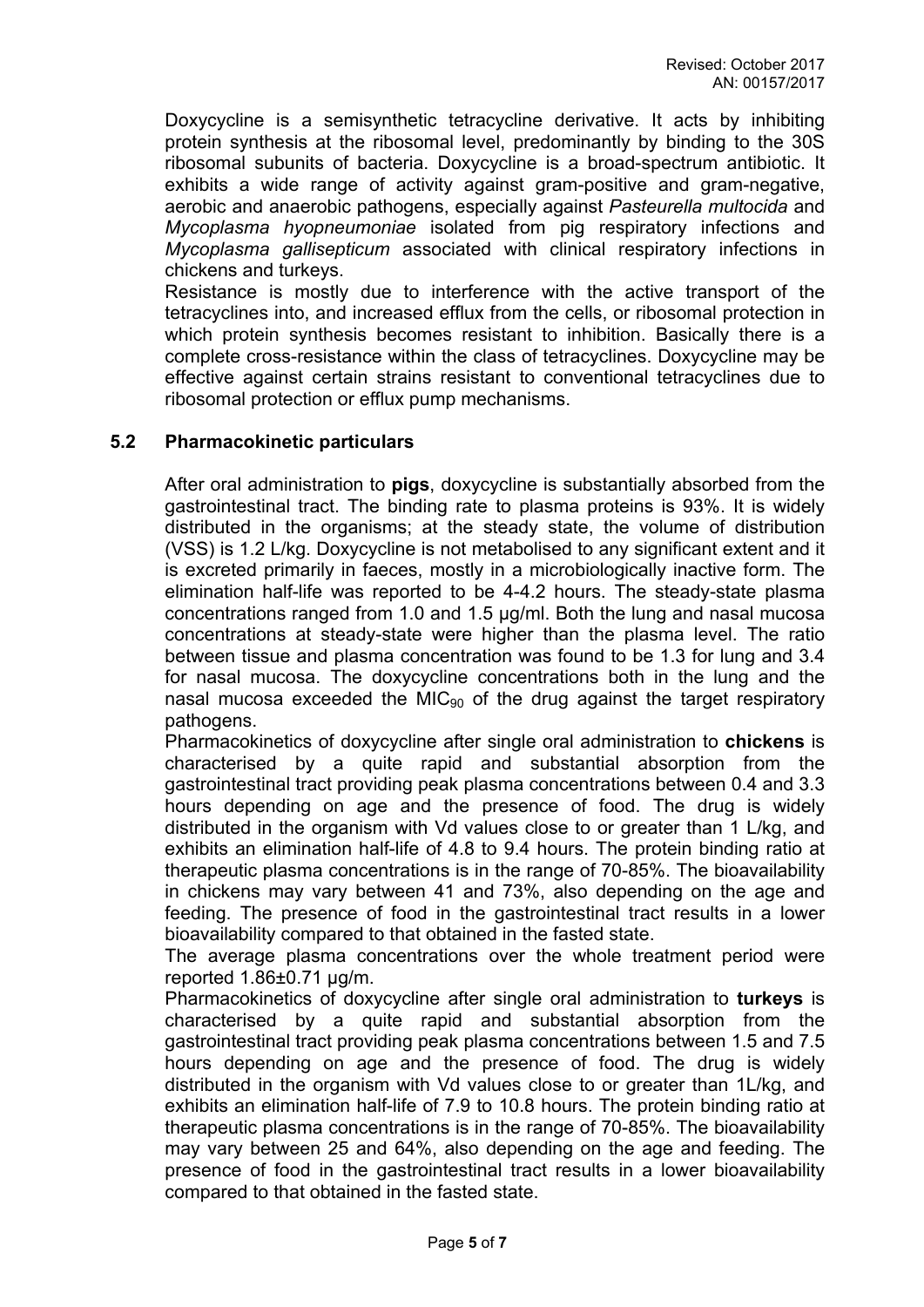The average plasma concentrations over the whole treatment period were reported 2.24±1.02 µg/ml.

In both avian species the PK/PD analysis of  $fAUC/MIC_{90}$  data resulted in >24 h values that meet the requirements for tetracyclines.

### **6. PHARMACEUTICAL PARTICULARS**

### **6.1 List of excipients**

Citric acid anhydrous. Lactose monohydrate.

### **6.2 Major Incompatibilities**

Doxycycline may form insoluble complexes with divalent ions, especially iron or calcium, zinc and magnesium. Do not mix with any other veterinary medicinal product.

### **6.3 Shelf life**

Shelf-life of the veterinary medicinal product as packaged for sale: 18 months Shelf-life after first opening the immediate packaging: 3 months Shelf-life after dilution according to directions: 24 hours

### **6.4. Special precautions for storage**

Do not store above 25ºC.

### **6.5 Nature and composition of immediate packaging**

Thermosealed bags made of polyester, aluminium and polyethylene complex.

Pack sizes: Bag of 200 g Bag of 1 kg

Not all pack sizes may be marketed.

### **6.6 Special precautions for the disposal of unused veterinary medicinal product or waste materials derived from the use of such products**

Any unused veterinary medicinal product or waste materials derived from such veterinary medicinal products should be disposed of in accordance with local requirements.

#### **7. MARKETING AUTHORISATION HOLDER**